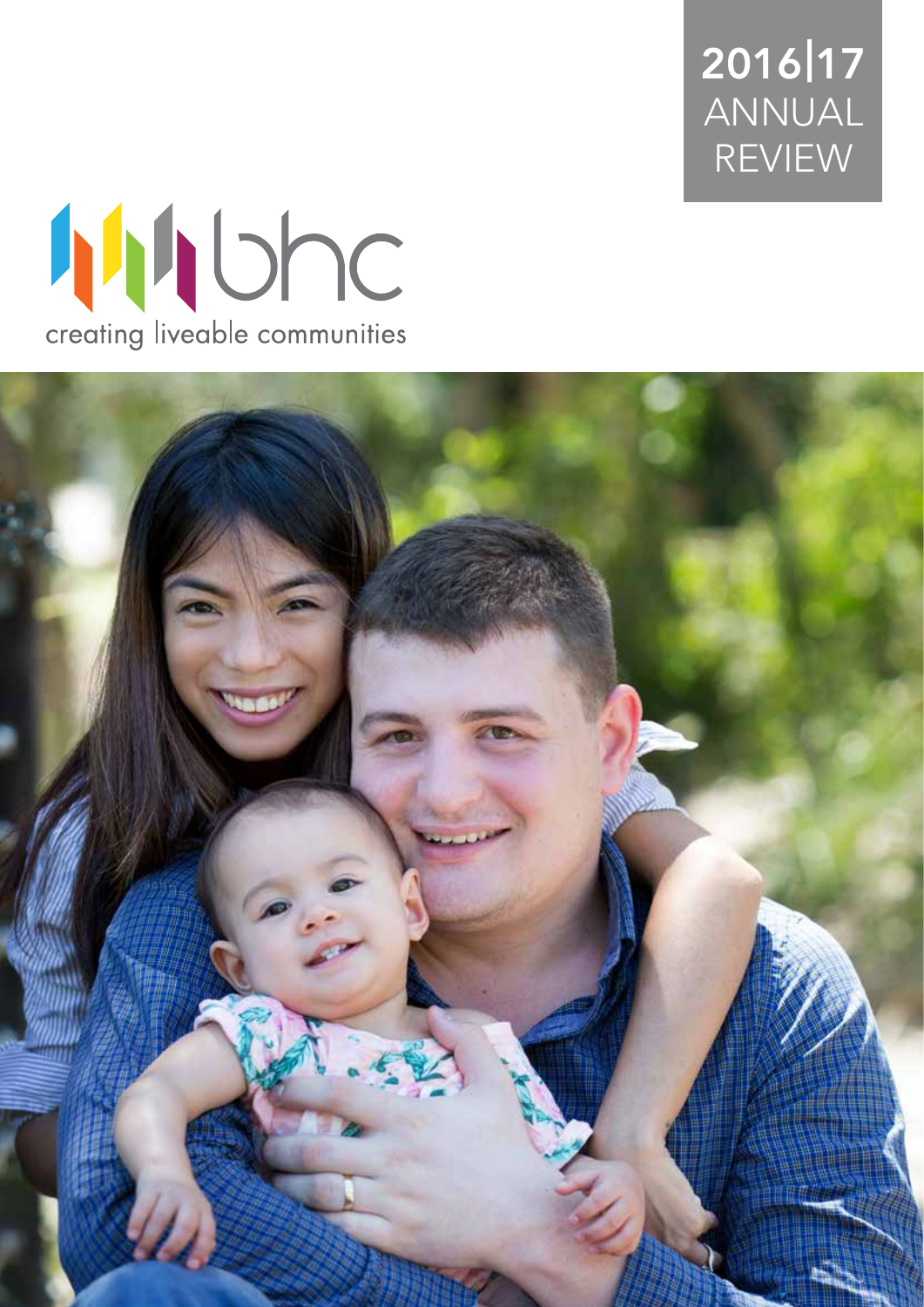### *Letter from*



Before coming to live with BHC, Janelle moved from place to place in the private rental market, living in properties that were unaffordable or unsuitable due to her disability. In January of 2004, Janelle moved into a BHC property at Ryan St, West End, before transferring to a ground level unit at Danby Lane, Nundah, which she now calls home.

Finding stable, long-term accommodation, has given Janelle the opportunity to complete two TAFE courses in Business and she is currently on the way to completing her third. Accessing secure and affordable housing with BHC "has been amazing" Janelle says, and she is looking forward to accessing additional support through the National Disability Insurance Scheme.

> There was a sense of relief and opportunity when Elvis found long term accommodation with BHC at the age of 18. After experiencing homelessness and uncertainty from a young age, living with BHC has given him a "good, stable place to go home to" Elvis says. Finding long term affordable housing has allowed Elvis the opportunity to find happiness and create his own family with his wife Demi. Moving from a studio to a one bedroom, and now living in a two bedroom unit at Ashton St, Camp Hill, the couple welcomed a baby girl, Matilda, in

### INDEPENDENT CHAIR This year BHC celebrates its 15<sup>th</sup> anniversary. We have had<br>This year BHC celebrates is 15<sup>th</sup> anniversary. We have had<br>**Creating Homes | Empowering Lives | Enabling Transformation** OUR VISION

# 2016.

Demi works as a nurse's assistant in the aged care sector while Elvis works from home doing IT and caring for their young daughter. The couple are also excited to announce that they are expecting again. Looking to the future, Elvis and Demi are hoping to find a larger home with a backyard where their children can grow and play; a future which may not have been possible without the foundation of stable, affordable housing.

This year BHC celebrates its 15<sup>th</sup> anniversary. We have had many achievements over the past 15 years, with BHC building and managing over 1300 affordable tenancies, managing 250 properties under the NRAS investment scheme, selling over 300 homes into the market, and assisting over 5000 households with a place to call home. BHC has also proudly reached many professional milestones during this time, including numerous housing and architectural awards, joint ventures with respected organisations, and partnering with Department of Housing and Public Works to create purpose built housing for over 55's public housing tenants residing in under-occupied houses. See pages 3 and 4 for more of BHC's milestones and achievements.

> New to BHC, tenants Peter and Lauren couldn't be happier about moving to their one bedroom unit in Isaac Street, Paddington. Being referred through the Department of Housing and Public Works, Peter and Lauren couldn't believe how quickly they were housed with BHC, after months of uncertainty couch surfing and living in their car. In their short time living with BHC, they already feel at home and a part of the community and are ready to give back.

> Now that they have stable housing, both Peter and Lauren are excited to get back into the work force, begin saving and look to the future. "It all comes back to having a home" Peter says. With more possibilities opening up to them, Peter and Lauren are excited to continue living with BHC and are thankful for the support they have received, especially from their housing manager, to get them where they are.

Although we have much to celebrate, it is with sadness that after 15 years with BHC, we farewelled CEO David Cant. I have had the privilege of working with David for the past 10 years and strongly believe that BHC's achievements are a testament to David's exceptional leadership, driven by his overwhelming desire and passion to improve the lives of people by providing safe and secure affordable housing. We wish him all the best for the future and look forward to his next venture.

I would like to take this opportunity to welcome our new CEO, Stuart Lummis. Stuart brings with him a wealth of property development and management knowledge in both the not-forprofit and commercial sectors. With his established successes, I have every confidence that he has the attributes to work with all of our key stakeholders within government, the local community and the wider affordable housing sector. He understands our mission and values and is well placed to lead BHC to further success.

Over the past 15 years, BHC has sought innovative ways to deliver affordable housing to Brisbane residents and operate in a sustainable way, ensuring that we can remain a part of the Queensland Community Housing Sector well into the future. In December 2016, BHC was awarded a AA- rating by ratings agency Standard and Poor's (S&P). BHC is proud to be the first Community Housing Provider in Australia to achieve a global credit rating. This rating will give BHC the opportunity to explore diversified funding options to reach our 10 year strategic goal of producing 3000 homes for Queenslanders by 2026.

Although some may think us ambitious, we are well on track to reaching this challenging target, with the opening of our latest affordable housing development – Spectrum Apartments. Located in Lutwyche, Spectrum provides an additional 60 homes to BHC's portfolio. Next year the portfolio will continue to grow, with construction starting on three additional developments, located in Springwood, Enoggera and Sherwood. You can learn more about these properties on the back page of this report.

As we move forward into 2018, I look forward to seeing BHC continue to deliver its Vision; Creating Homes, Empowering Lives and Enabling Transformation.

I hope you enjoy this report.

Eloise Atkinson Independent Chair July 2017







#### *Living with BHC for 13.5 years*

*Living with BHC for 7 years*

#### *Just moved in*

### CELEBRATING 15 YEARS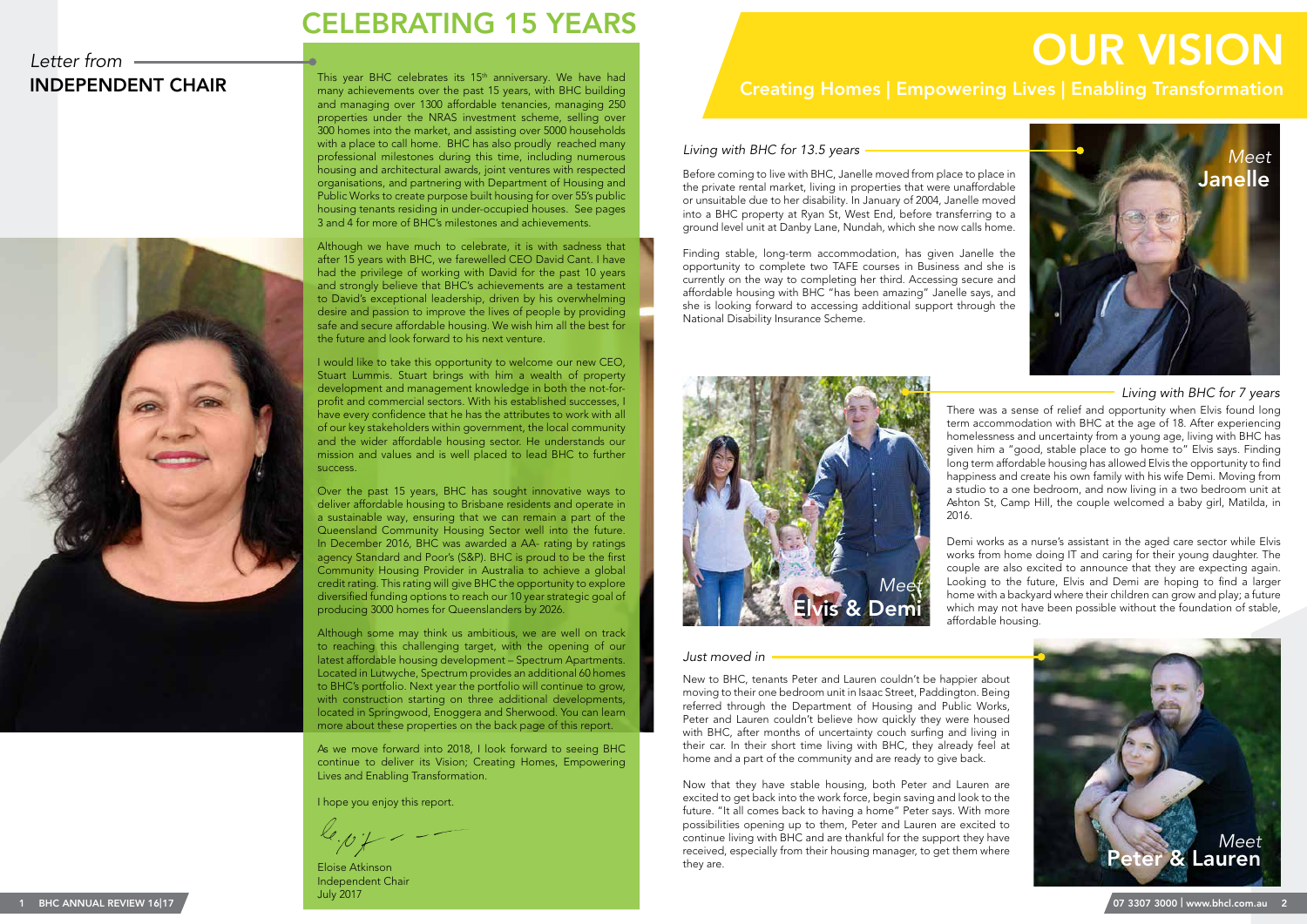





### 2003 - 2005 2007 2009 2011 2013 - 2015 2017

David Cant, CEO Kevin Seymour, Independent Chair

### **Brisbane** Housing



*Urban Development Institute of Australia (UDIA) Queensland Winner for Affordable Housing 2005 - Ashton St, Camp Hill*

#### 341 Homes

Cardross St, Yeerongpilly Lake St, Yeronga Alford St, New Farm Ashton St, Camp Hill Ryan St, West End Terrace St, Spring Hill Welsby St, New Farm Guthrie St, Paddington Warry St, Fortitude Valley



1219 Homes

Grantham Disaster Relief Bonney Lane, Fortitude Valley Richmond, Bowen Hills Fitzgibbon Townhouses



431 Homes

Alderley Ave, Alderley Hartopp Lane, Kelvin Grove Ramsgate St, Kelvin Grove



1504 Homes Eildon, Windsor

Daintree, Fitzgibbon Cargo, Coopers Plains Quadrant, Chermside Century, Woolloongabba

### creating

# 581 Homes

Danby Lane, Nundah Musk Ave, Kelvin Grove School St, Kelvin Grove





*UDIA Winner for Excellence in Affordable Housing 2007 - Hartopp Lane, Kelvin Grove*

*UDIA Winner for Excellence in Affordable Housing 2008 - Danby Lane, Nundah*



*UDIA Winner for Urban Renewal 2011 - Syrah, Mitchelton*

*UDIA Winner for Excellence in Affordable Housing 2015 - Caggara House, Mt Gravatt East*

*Australian Institute of Architects* 



*(AIA) National Award for Residential Architecture - Multiple Housing 2013 and Shortlisted in Housing, World Architecture Festival 2014 - Green Square, Fortitude Valley*

 $3$  BHC ANNUAL REVIEW 16|17  $\sqrt{2}$  or  $3307\,3000$  www.bhcl.com.au  $4$ *"The need for affordable housing in Australia and Queensland is huge and, particularly with the State Government's housing strategy, I hope we are entering a new era"*



*in Affordable Housing 2016 - Bowen Court, New Farm*



Brisbane Housing Company was rebranded



Brisbane Housing Company established

Company established

*UDIA Winner for Medium to Large Density Development* 

1663 Homes

Bowen Court, New Farm Caggara House, Mt Gravatt East Shearwater, Gladstone Fisher Crest, Gladstone



707 Homes

Colton Ave, Lutwyche

Thanbarran Place, Richlands

**Nation Building** 



Earnshaw Rd, Nudgee Hurworth St, Bowen Hills

#### 1723 Homes

Spectrum, Lutwyche

70 Homes Jeays St, Bowen Hills



Syrah, Mitchelton Kulgan Cct, Richlands Lavender St, Inala Aris, Newstead Carselgrove Ave, Fitzgibbon Green Square, Fortitude Valley

Fitzgibbon Chase, Fitzgibbon



**Professor John McAuliffe,** 

National Rental Affordability Scheme (NRAS) introduced

Eloise Atkinson, Independent Chair

> BHC Spectrum Office Opens



Glenalva Tce, Enoggera Elderly Parent Carer Innovation Initiative Senior's Rental Initiative

Thornhill St, Springwood

Hood St, Sherwood Affordable Retirement

Living

First housing provider to be awarded Standard and Poor's global AA- credit rating

● Stuart Lummis, CEO

# BHC THROUGH THE YEARS



2017

2002

David Cant BHC CEO, 2002 - 2017 *\*Number of homes indicates dwellings constructed or procured by BHC*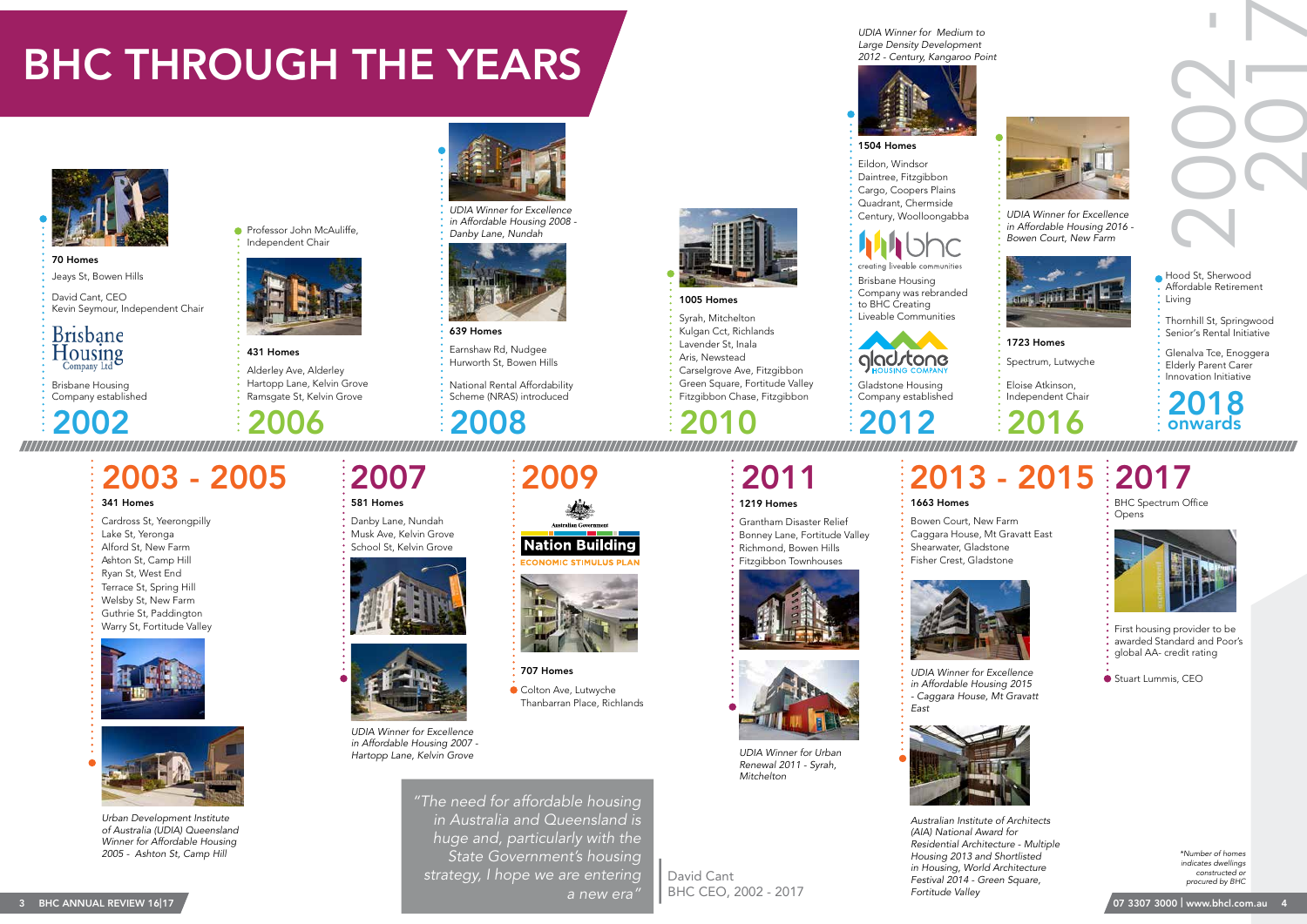#### John Gallimore

### Julie Heckenberg

#### Eloise Atkinson

#### Geoff Woolcock

#### Ben Foster

#### Les Jones

#### Stacey Ross

John is a long-time Partner of and now a Consultant to a leading law firm, and also a Board Member of Multicap, a disability services provider.

"BHC has been unique and leading-edge in the affordable community housing sector in Australia for 15 years.

My vision is for it to maintain its preeminence in innovative design, client-focused and responsive service provision and care by and for its staff thereby transforming the lives of people who often have no or few other housing options.



I want BHC to remain at the forefront of creativity and excellence, and looking to at least double its portfolio in the next 5-10 years."

Eloise is an architect with more than 20 years' experience in design and advocacy for public and affordable housing, working with local and state governments, community organisations and private developers. She is a Director of the multi-disciplinary design practice Deicke Richards.

"BHC has proved over the last 15 years that we are a highly respected developer of well-designed, affordable homes and communities. The challenge now is to use that wealth of experience to deliver more housing at a greater rate to assist more people. While affordable rental housing will always need subsidies, we are moving to an era where new innovative funding opportunities need to be seized."

> Julie holds over 25 years' experience in leadership and organisational development, education and training at both enterprise and government levels.

> "We believe both BHC's success and our tenants' satisfaction are interdependent. For our tenants we strive for a future where they are proud of their home with BHC, which accommodates their current needs and future progress, have access to support and opportunities to enhance their quality of life and be engaged and connected to their community. As an

organisation we hope to be recognised as a leader in the provision of innovative housing solutions, be a landlord of choice, and be operationally and financially sustainable."

### Kirsty Smith .

Stuart has over 30 years' experience in professional services as both a Finance Director and Chief Executive, with a wide array of skills in Finance, Administration and Business Management.

5 BHC ANNUAL REVIEW 16|17 07 3307 3000 www.bhcl.com.au | 6 I would love to see BHC enter into the world of social enterprises and become leaders in changing the housing sector for the better."





"With government grants of cash and land potentially harder to come by in the future, BHC is developing new and innovative financial models so that it can continue to build affordable homes and meet its objective of 3000 units of affordable housing by 2026.

We will also ensure that both public and private money invested in affordable housing is used most effectively to maximise the benefit for the greatest number of people."

# BHC SKILL BASED BOARD OF DIRECTORS

#### **Stuart Gregory**

With 20 years of experience within the construction industry, Ben is currently a Director of the Queensland consultancy firm Steele Wrobel.

## FINANCIAL OPERATIONS SUMMARY 2016 17

"As BHC moves forward we will need to continue to be a creative business looking for unique opportunities to develop further housing. While maintaining a solid partnership with government, we will seek to develop new partnerships with the financial business community to identify alternative funding sources that will support significant growth



Now Managing Director of Kelen Property, Kirsty Smith has years of experience in both project delivery and business leadership within the property industry following an early career in finance and business management roles .

in development. The outcome being to help more people improve their lives by providing the stability of a secure, quality home and enabling them to positively connect with their community." significant financial stress. Our innovative mindset and methodology will ensure our business can continue to increase the supply of affordable housing in a self-sustaining manner into the future."

"My vision for BHC is to see our business continue to create homes and manage places that provide our residents with a place they can be proud to live, and within which they can feel safe and connected to their local community without experiencing

Stacey is the Manager of Logan Women's Health & Wellbeing Centre Ltd. and the Cofounder of BE Enterprise with over 19 years' experience in the social sector.

"My vision for BHC is to see it thrive in supporting those most in need of housing, to face of challenges head on and become a diverse, robust and innovative service.

Les is a retired Grant Thornton Partner with a wide involvement in not-for-profit organisations.

"My vision for BHC is the continued growth as a sustainable affordable housing company individually or with suitable government and other not-for-profit partners, with the aim of 3000 affordable homes by 2026 and a range of homes catering for the needs of individuals in different age groups and including those with disabilities."











Geoff Woolcock is a Senior Research Fellow at the University of Southern Queensland, and an accomplished academic at several other Universities. Geoff is an experienced social researcher, with 28 years' community-based research experience nationally and internationally.

"My vision is building and maintaining quality

affordable homes for people in need so that they get the best opportunity to fully participate in society. In so doing, BHC will significantly contribute to the

growing body of global evidence demonstrating provision of affordable and sustainable housing is clearly the most cost effective prevention strategy any nation state can invest in."

| <b>Summary Statement of Financial</b> | 2016/17     | 2015/16       | 2014/15       |
|---------------------------------------|-------------|---------------|---------------|
| Performance                           | <b>'000</b> | <b>'000</b>   | '000          |
| Revenue                               |             |               |               |
| Rent                                  | \$          | \$            | \$            |
|                                       | 15,234      | 14,955        | 13,829        |
| Grants                                | \$          | \$            | \$            |
|                                       | 1,031       | 4,026         | 5,300         |
| <b>Property Sales</b>                 | $\sqrt{2}$  | $\frac{1}{2}$ | \$            |
|                                       | 3,859       | 1,220         | 13,306        |
| Other (Bank Interest & Sundry)        | \$          | \$            | \$            |
|                                       | 1,192       | 1,462         | 1,660         |
| <b>Total Revenue</b>                  | $\sqrt{2}$  | \$            | \$            |
|                                       | 21,316      | 21,663        | 34,094        |
| <b>Total Expenses</b>                 | \$          | \$            | \$            |
|                                       | 23,648      | 20,818        | 33,830        |
| Revaluation of Property Assets        | $\sqrt{2}$  | \$            | $\frac{1}{2}$ |
|                                       | 10,661      | 3,780         | 5,808         |
| Total Comprehensive Income            | \$          | \$            | \$            |
|                                       | 8,329       | 4,625         | 6,073         |
| Cash at the end of the Financial Year | $\sqrt{2}$  | \$            | $\sqrt{2}$    |
|                                       | 28,137      | 22,597        | 27,659        |
| <b>Total Assets</b>                   | \$ 335,088  | \$320,245     | \$315,945     |
| <b>Total Liabilities</b>              | \$          | \$            | \$            |
|                                       | 10,242      | 3,729         | 4,053         |
| <b>Total Equity</b>                   | \$ 324,846  | \$316,516     | \$311,892     |

BHC is audited by Grant Thornton Brisbane, 145 Ann Street, Brisbane Qld 4000



BHC maintains a strong financial foundation through the ownership of in excess of 1300 units with no debt and will continue to seek funding from all levels of Government to maximise its ability to meet the increasing demand for affordable housing.

2016/17 was a significant year for BHC as it received the accolade of becoming Australia's first provider of its kind to receive a AA- credit rating from international ratings agency Standard and Poor's. The high credit rating was based on BHC's low debt levels, experienced management, strong relationship with Government and a robust demand for its quality, affordable housing assets.

Revenue for the year was \$21.3 million which was in line with the previous year. Higher property sales for the year were offset by lower development grant funding. Expense for the year was \$23.6 million which was higher than the previous year due to the recognition of the cost of sales in the year.

Other Comprehensive Income increased during the year, reflecting the revaluation of the asset portfolio, and this contributed to a Total Comprehensive Income of \$8.3 million for 2016/17.

TOTAL ASSETS